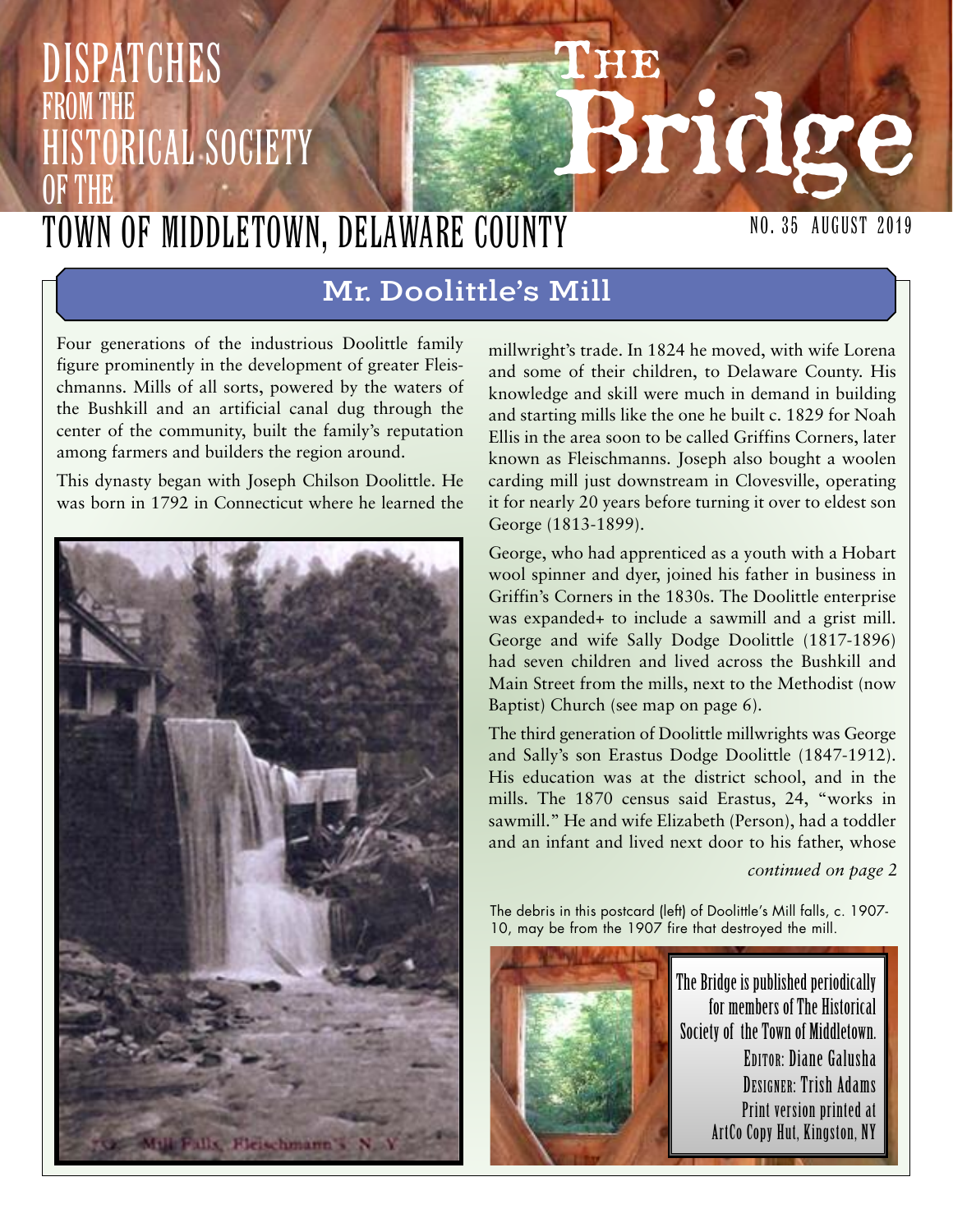# **2 Mr. Doolittle's Mill**

#### *continued from page 1*

property was valued at \$8,000, a small fortune at that time.

By 1875, E. D. Doolittle was a full fledged 'miller,' having purchased from John Vandermark the grist mill originally built by Erastus' grandfather Joseph half a century before. The mill was located just upstream from his father's mills, just east of Depot Street. Here's what the 1895 Biographical Review of Delaware County had to say about Erastus and his mill:

"He began grinding corn, wheat, buckwheat, and fertilizers on his own account, besides doing a great deal of custom work. The products are shipped to many places, but mostly to Maryland and Washington (DC). In the decade from 1875 to 1885 Mr. Doolittle did an immense business and is still (1895) shipping a hundred tons of buckwheat flour southward every winter. In addition to

his mill he owns the store on the opposite side of the street, and a blacksmithy and cooper's shop nearby."

The grist mill was powered by the channeled water of the Bushkill. According to Melvin Mayes, whose memoirs appeared in the Fleischmanns Flyer in 1975, "A dam was built below the Bushkill bridge on Division Street and from its north shoreline a raceway, a small canal of some eight feet wide and two feet deep, was dug by horse drawn scraper and hand shoveling. It was banked on the Bushkill side along the side of lower Main Street, then known as the 'Dug Way.' This race emptied into a bulkhead at the mill. The bulkhead was made of 2x8 inch hemlock planks (forming) a square silo type bin about eight feet square by six feet high."

Water entered the bulkhead which concentrated its pressure to pass through a flume to a water wheel turbine which generated power to operate the mill, and,



## hsm executive committee

Diane Galusha, PRESIDENT Tina Greene, VICE PRESIDENT Marilyn Pitetti, TREASURER Amy Taylor, SECRETARY TRUSTEES: Bill Blish, Shirley Davis, Henry Friedman, Agnes Laub, Pat Moore, Barbara Moses, Anne Sanford www.mtownhistory.org history@catskill.net Find us on Facebook!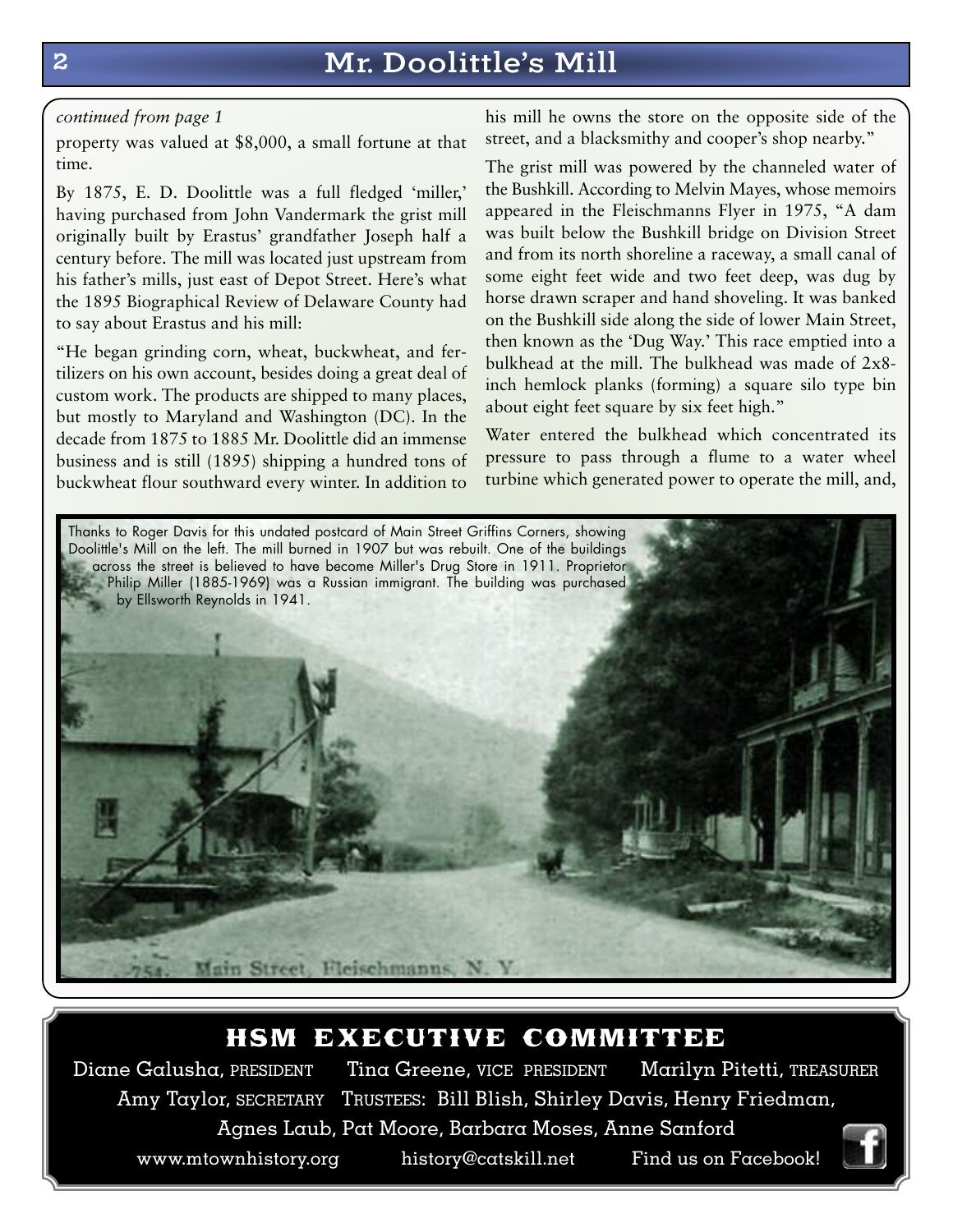# **Mr. Doolittle's Mill 3**

later, to supply electricity to three Doolittle homes nearby (two were built in the 1890s across the Bushkill on Wagner Avenue). The raceway, which appears in a 1927 Sanborn insurance map of the area, has long since been obliterated by road and sidewalk construction and a succession of floods.

Erastus and Elizabeth had nine children. Three died young, including Charles, who reportedly drowned in the raceway in 1883 at age 13. Son Frank, born in 1882, became the fourth generation of the family to assume operation of Doolittle's Mill.

The first years of the 20th century were challenging. In 1903 burglars blew open the safe at the mill and got away with some cash. In February of 1907, the mill burned to the ground in an early morning fire that was believed to have begun in the electric plant. Fire fighters focused on saving the Miller Drug Store and the 'Doolittle tenement house' across Main Street, according to the *Catskill Mountain News.*

Erastus and family immediately set to rebuilding, and by summer the mill was operational again. In 1908 an addition was added to house the post office. Charles Vermilyea, Erastus' brother in law, was the railroad station agent and postmaster. When he retired from the former, he kept the postal job and moved the post office to the mill.

In 1910, Erastus installed a 20 hp gasoline engine at the mill. "He is now prepared to do all kinds of grinding, whether there is water or not," reported the News. "There is no better buckwheat flour than that which comes from Doolittle's mill."

By then, 28-year-old Frank was working alongside his father at the mill. In 1912, he became the proprietor when Erastus died at age 65. Elizabeth followed her husband in 1915. They and many other members of the Doolittle clan are buried in Clovesville Cemetery.

The mill continued to operate for several years, though at some point it became a retail feed store. It is shown as 'F. A. Doolittle feed warehouse' on the 1927 Sanborn insurance map. We could not determine what ultimately became of the building.

Frank and Olive Fowler Doolittle raised two daughters, Olive and Elizabeth. Wife Olive died in 1942. In 1951, Frank moved to Florida to live with daughter Olive Ryals, and the Doolittle home was sold. Frank died the following year in Florida. The Doolittles' Fleischmanns dynasty was over.



Erastus Dodge Doolittle (1847-1912) was the third generation of millers in his family.

# **A Brief History of Clovesville, pre-1880**

"On the Bush Kill, at the mouth of the Red kill, is one of the oldest business places. The building of the turnpike through here gave it its first impetus. Noah Ellis built a store here in Í806, and eight years later Abram Beadle opened a hotel. John Winn built a hotel here before 1799; it was the first frame house built in the town of Middletown. It stood until recently. There is a tradition that Mr. Winn was mobbed and hung for his loyalty to the crown after the settlement of peace at the close of the Revolution. Ezra Waterbury built a carding and cloth dressing establishment here. He removed in 1828. George W. Doolittle built a carding mill in 1843 on the same site. Twenty years later he built a sawmill there. The last sawmill here is owned by John Kelly. Humphrey's tannery has been abandoned, and the whole place has a kind of goneaway look, as though the enterprise of the hamlet had gone upstream or floated down-which is about as near the truth as we can get it."

This Clovesville snapshot is from *Munsell's 1880 Illustrated History of Delaware County*. A Clovesville map from *Beers Atlas of 1869* is on page 6.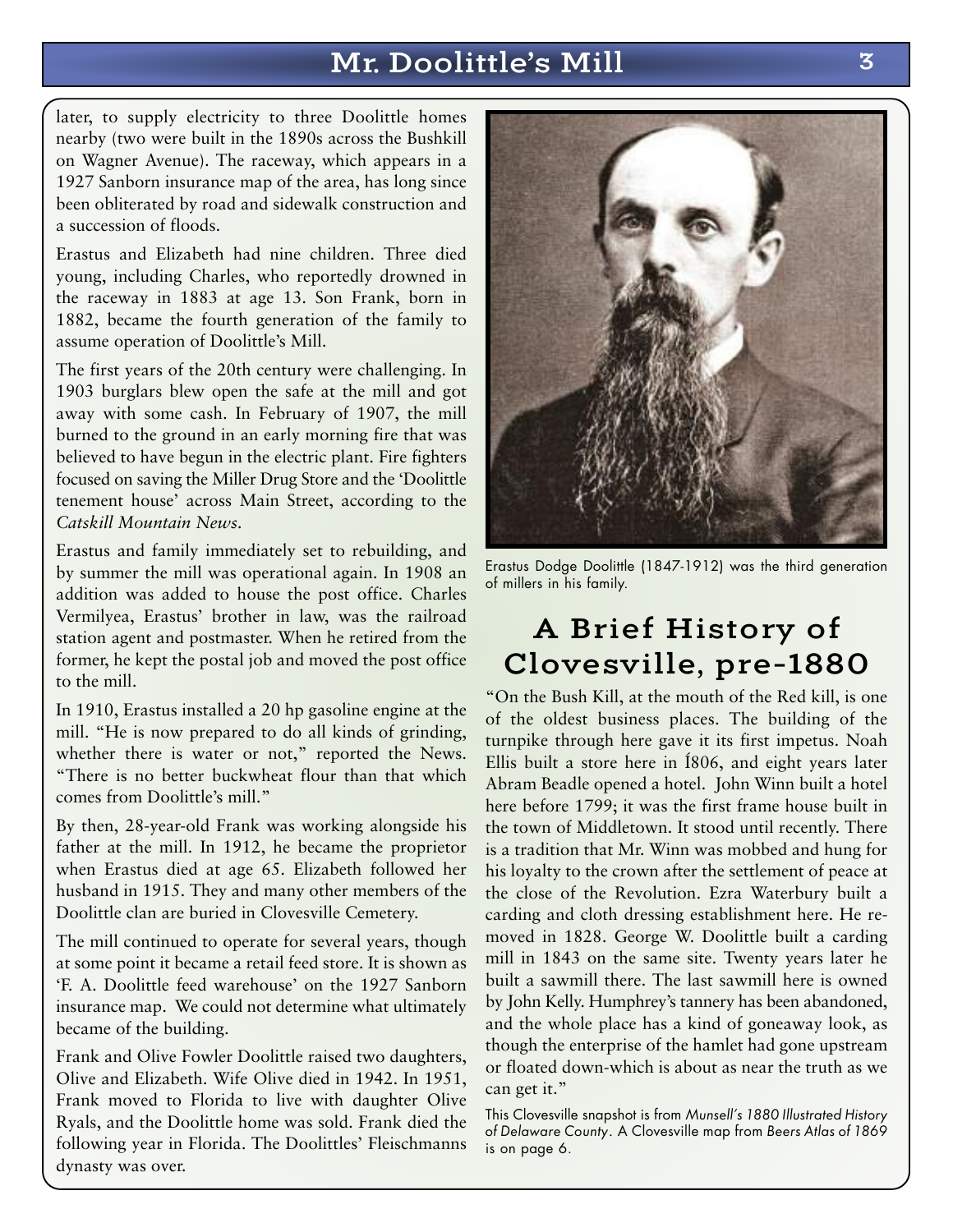**4 2019 Living History Cemetery Tour**

#### **Enjoy these highlights of our 8th Annual Living History Cemetery Tour June 22, 2019!**

Ginny Harmelink, near right, traveled from Arizona to attend the June 22 Cemetery Tour, when Joyce St. George, far right, portrayed Ginny's grandmother, Eleanor Sands Marvin Schrater who described 1890s visits to her grandparents, George and Catherine More Decker in Margaretville. The Deckers lived in the present Dave Budin house — Del Sports — on Main Street. Dave showed Ginny through the house while she was in town, and Ginny presented HSM with a bible that had belonged to one of the Deckers' daughters, Alice Augusta (1853- 1893), wife of Orson Swart (1841-1917). The Swarts lived around the corner from George and Catherine, in the house now occupied by Tom Filupeit at the corner of Church and Maple. Eleanor Marvin Schrater's memoir describes going to the Swarts house, where she ate all the pancakes she wanted with maple syrup and home-made butter that was churned in a stone crock. We thank Ginny for sharing family history, donating the bible, and for coming all the way across the country to attend our signature event!

Amy Taylor's portrayal of Abigail Clum (below) moved some tour goers to tears. Learn more about the Clum family's hardscrabble life in Bull Run at an August 17 program, "Ghosts on the Land," by Jennifer Kabat. (See calendar on back page.)

Margaret Hallock Newton (aka Anne Saxon-Hersh, below right) found a moment of peaceful reflection in the late afternoon sunshine.

Kelly Keck and Dave Turan (top, facing page) portrayed World War I veterans comparing their experiences on opposite sides of the conflict.





Many thanks to the cast, docents, and at-large characters who brought the 2019 Living History Cemetery Tour to life: Barb Atkin, John Bernhardt, Director Frank Canavan, Mary Colfer, John Exter, Lizbeth Fermin, Tina Greene, Anne Saxon Hersh, Burr Hubbell, Kelly Keck, Agnes Laub, Jim Rauter, Joyce St. George, Amy Taylor, Eli Taylor, Dave Turan, LilliAnn, Kate, Bella and John VanBenschoten; Nick Verni, Gretchen Walker.

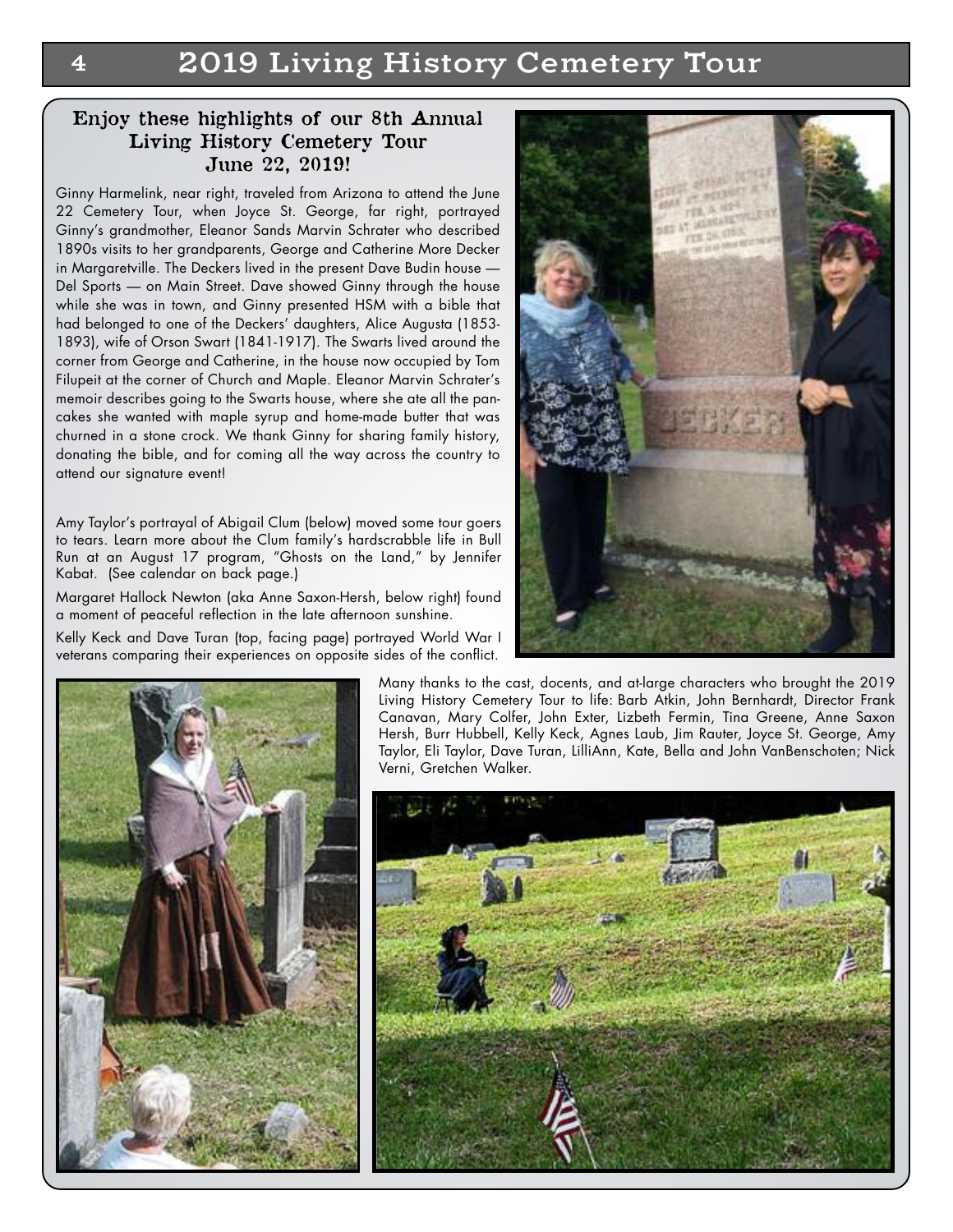# **2019 Living History Cemetery Tour 5**

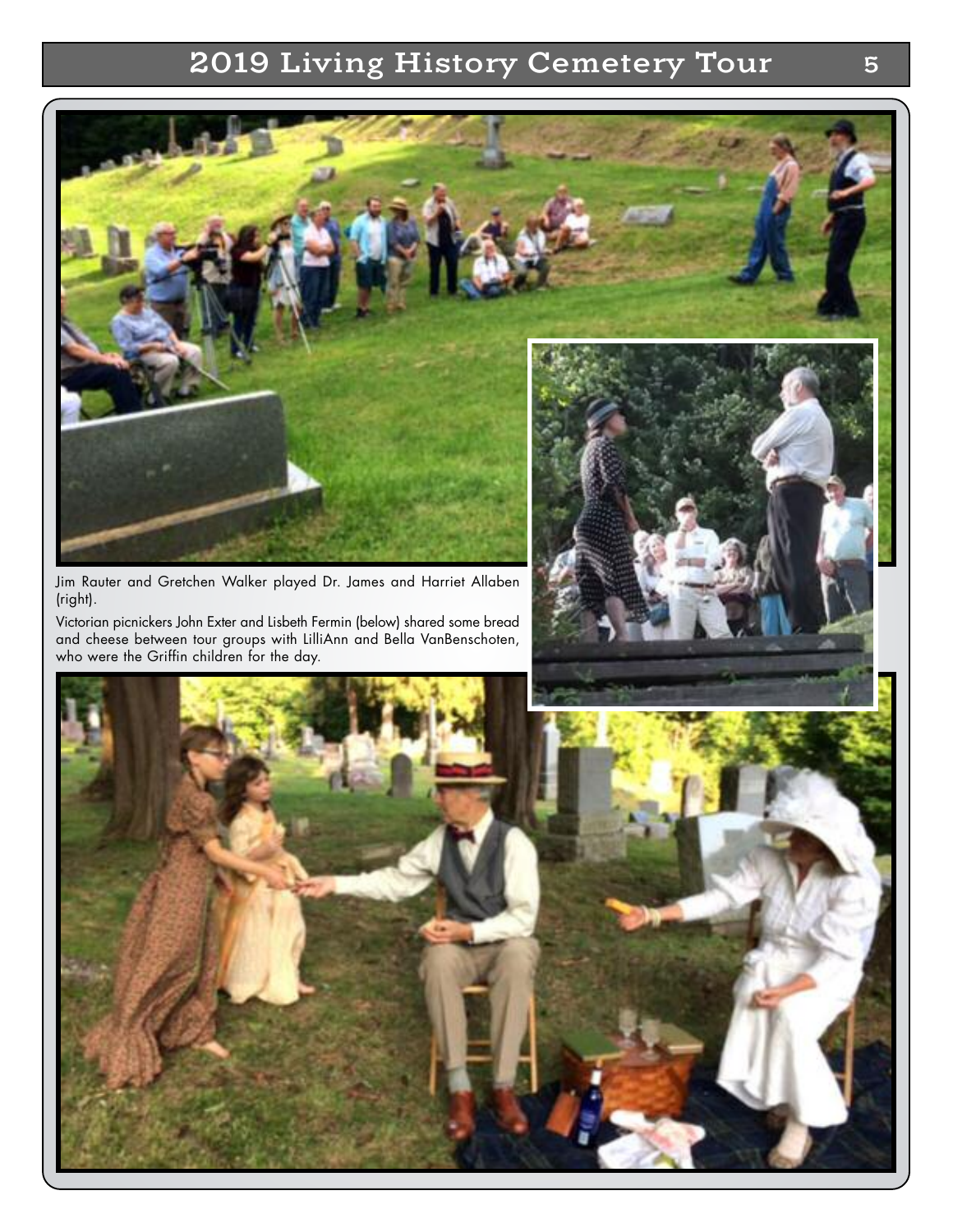## *The challenge continues!*

Thirty donors have contributed \$22,815 towards a challenge issued by the Nicholas J. Juried Family Foundation which promises to add another \$50,000 to the HSM Building Fund if we can accumulate \$160,000 by September 30.

Can you help us reach this target? No donation is too small! To contribute electronically, please visit mtownhistory.org. Or mail a check to HSM Building Fund, PO Box 734, Margaretville, NY 12455.

A giant thank-you is extended to Josef and Vicki Schoell for their \$10,500 gift in memory of Joseph and Agnes Schoell and Myrtle and Lee Bean. In addition, the Nor'easters Metal Detecting Club gave us \$5,000, \$3,000 of which was applied to the Building Fund (see page 7). And we are grateful to the Rotary Club of Margaretville for its generous gift of \$1,000.

Sincere thanks go out to all of the generous Challenge Donors (late April-July 25):

Bill and Anna Blish, \$600

Herb and Eleanor Blish, \$100

Amy Brockway, \$50

Blythe Carey, \$30

**CATSKILL WOMEN'S** Network, \$25

LOREN AND SUSIE DANIELS. \$50

Ellen Fauerbach, \$100

Joe and Corliss Hubert, \$100

Malcolm Hughes, \$100

Gale Kabat, \$250

Richard Kelly, \$1,050

Agnes and Milton Laub, \$250

> Norman and JoAnn Maender, \$250

Colleen Martin and Bill Malanga, \$1,000

This map of the Clovesville hamlet (in what is now Fleischmanns) comes from the seminal 1869 *Beers Atlas*. You can read a historical snapshot of this hamlet from *Munsells Illustrated History of Delaware County,* on page 3. These are exactly the kind of resources the planned HSM archives will make accessible to all local history buffs!

**GARY MEAD, \$100** 

New Kingston Valley Association, \$100

Nor'easters Metal DETECTING CLUB, \$3,000

Craig Ramsay, \$200

Lloyd and Karin Roland, \$100

ROTARY CLUB OF Margaretville, \$1,000

JOSEF AND VICKI SCHOELL. \$10,500

DAVID SCHOLDER, \$50

WARD TODD, \$260

Fred and Alix Travis, \$1,000

DALE TRETHAWAY, \$100

Nick and Ellen Verni, \$100

Village of Margaretville, \$500 (half of the municipal allocation to HSM)

DAVID VREDENBURGH, \$100

Anonymous, \$1,500

Anonymous, \$250

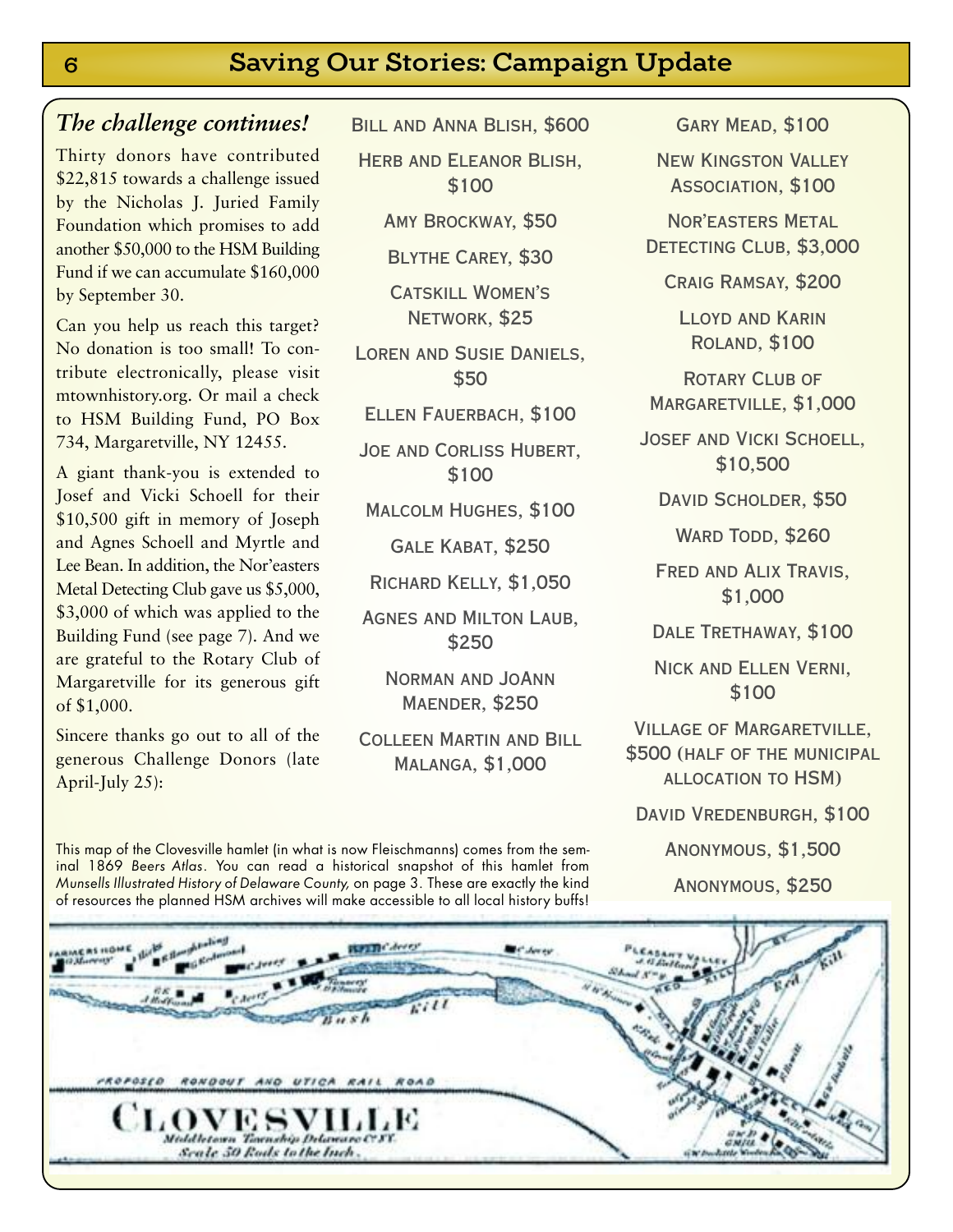## **Buried Treasures in New Kingston Valley 7**



In June, HSM welcomed 45 members of the Nor'easters Metal Detecting Club to the New Kingston Valley to search for buried 'treasures' on several properties, including the 1815 stone house owned by George Caswell. The Thompson Hollow house was erected by John Hewitt (1785-

1870), a Connecticut émigré who married Sally VanBenschoten (1792-1887), daughter of pioneer "Uncle" Jacob VanBenschoten. They had seven children, including a son Elijah (1825-1894) whose elderly widow Louisa Maria Burhans Hewitt was living in the stone house in 1908, the date on the postcard at right. The George Wickham family later occupied the house for many years. A half penny from the early 19th century was among the finds on this property. The Nor'easters generously contributed \$5,000 to HSM for the opportunity to search these historic properties. \$3,000 of their donation was applied to the Building Fund. We thank the club, and all of

the property owners who graciously consented to participate in this annual fundraiser. Thanks, too, to the New Kingston Valley Association for their Building Fund donation of \$100.